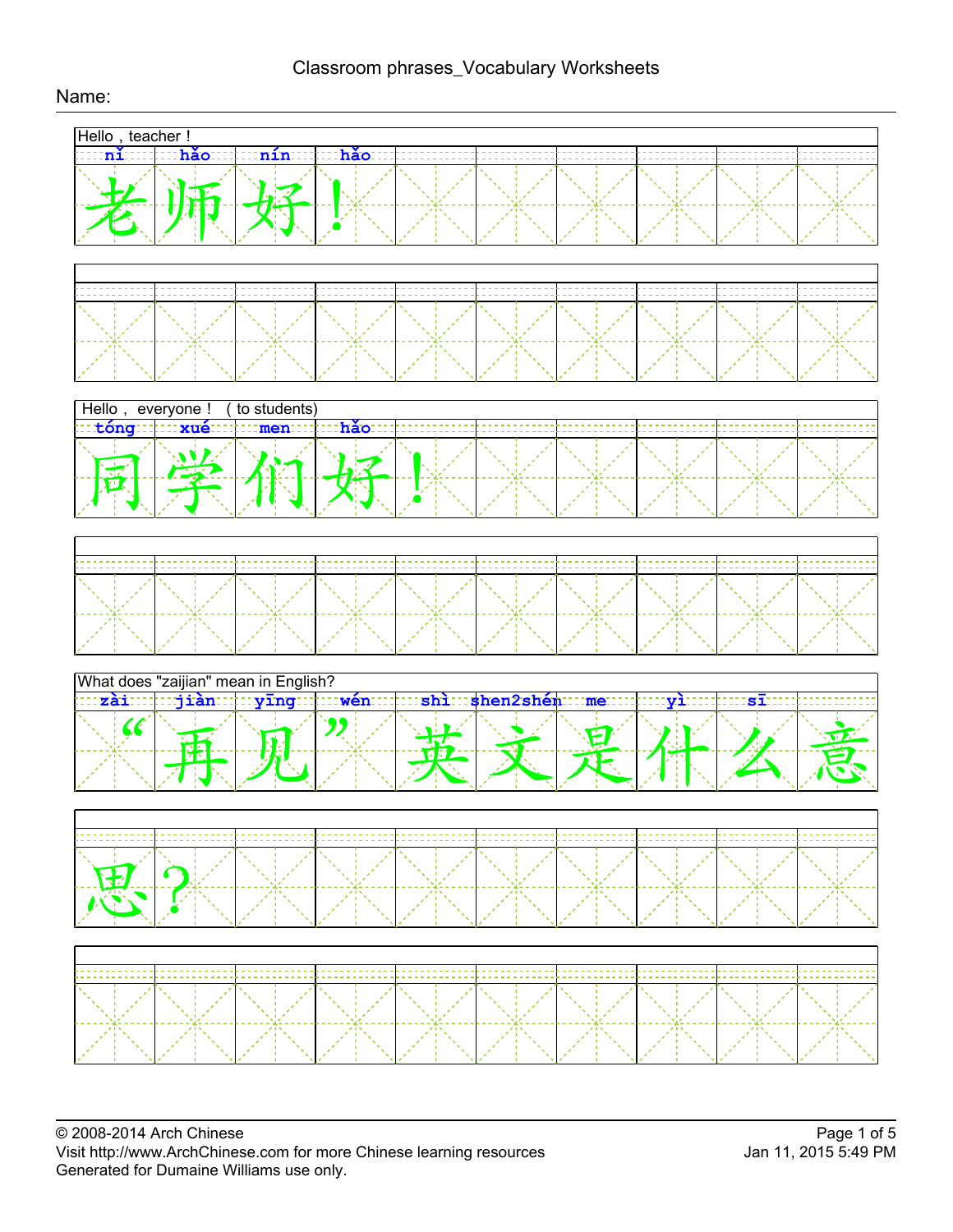## Name:

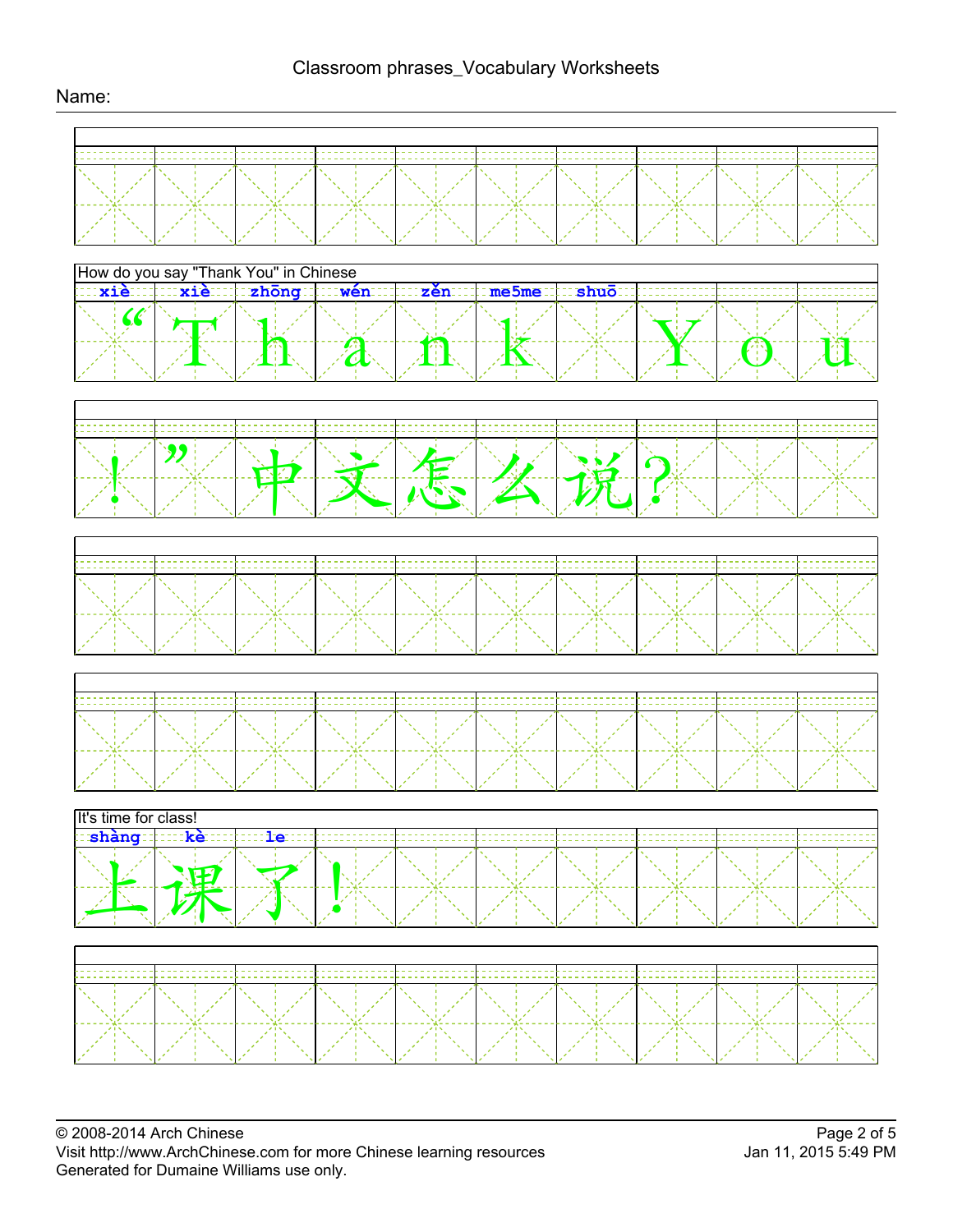

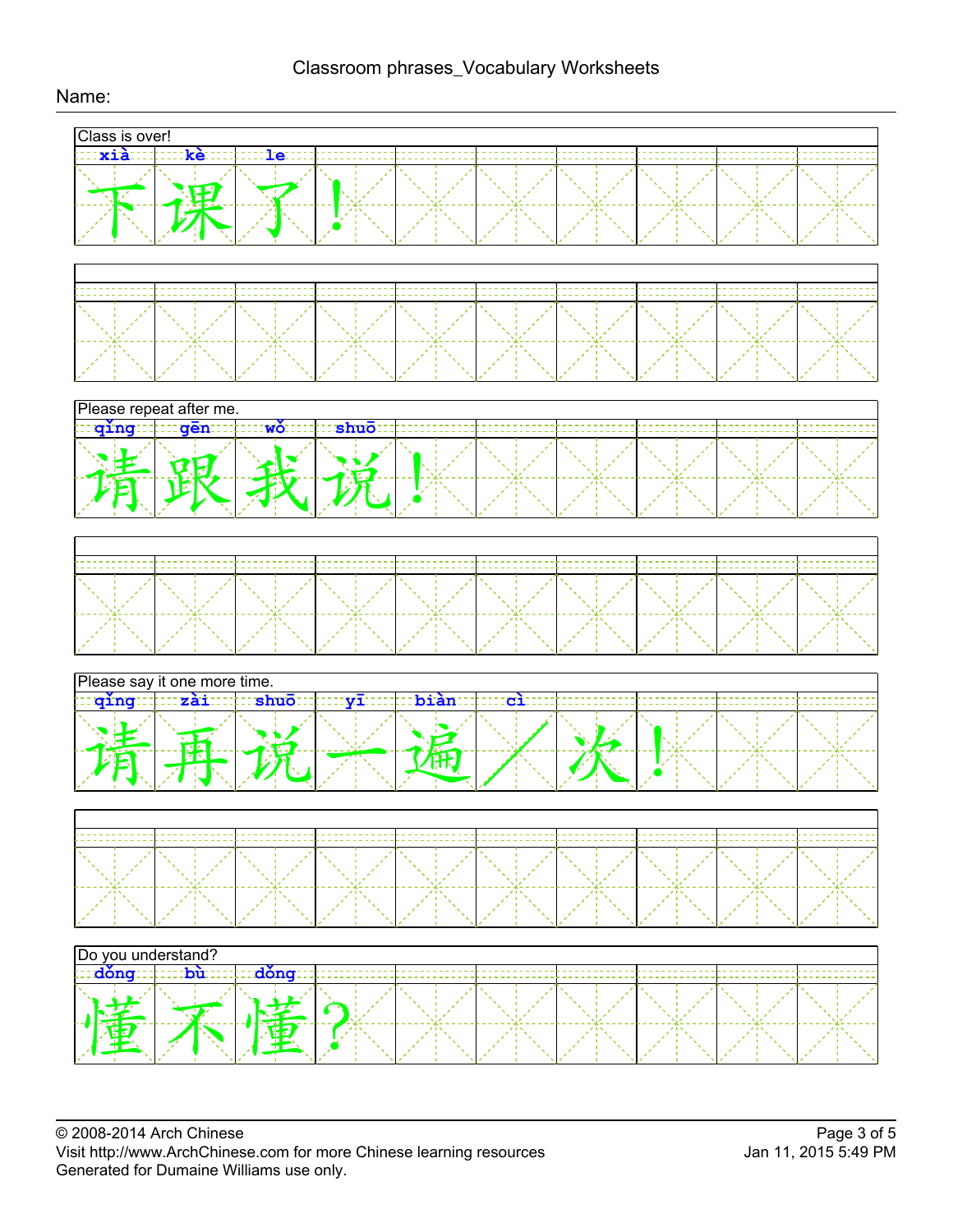## Name: